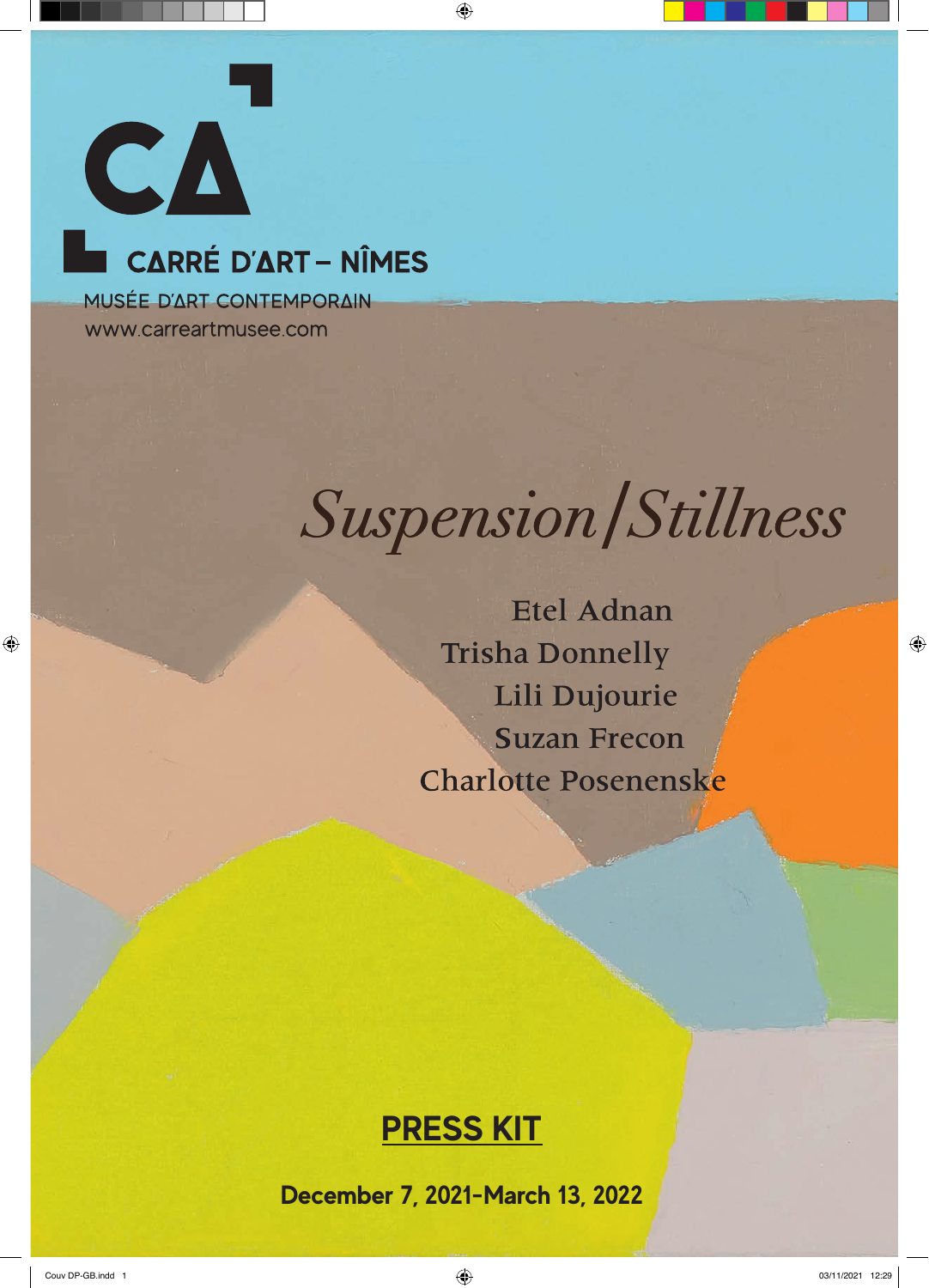## **PRESS KIT**

Place de la Maison Carrée. 30000 Nîmes. France. Tél.: 04 66 76 35 70 www.carreartmusee.com - Email : info@carreartmusee.com

# **SUSPENSION / STILLNESS**

**ETEL ADNAN TRISHA DONNELLY LILI DUJOURIE SUZAN FRECON CHARLOTTE POSENENSKE**



**Carré d'Art-Musée d'art contemporain de Nîmes** Exhibition from December 7, 2021 to March 13, 2022

Exhibition Curator: Jean-Marc Prevost

**Summary** 

Exhibition / Biographies / Press Visuals

Related Cultural Events

General Information

Upcoming Exhibitions

High definition visuals and press kits can be downloaded from the Press section of our website: http://carreartmusee.com/fr/espace-presse/

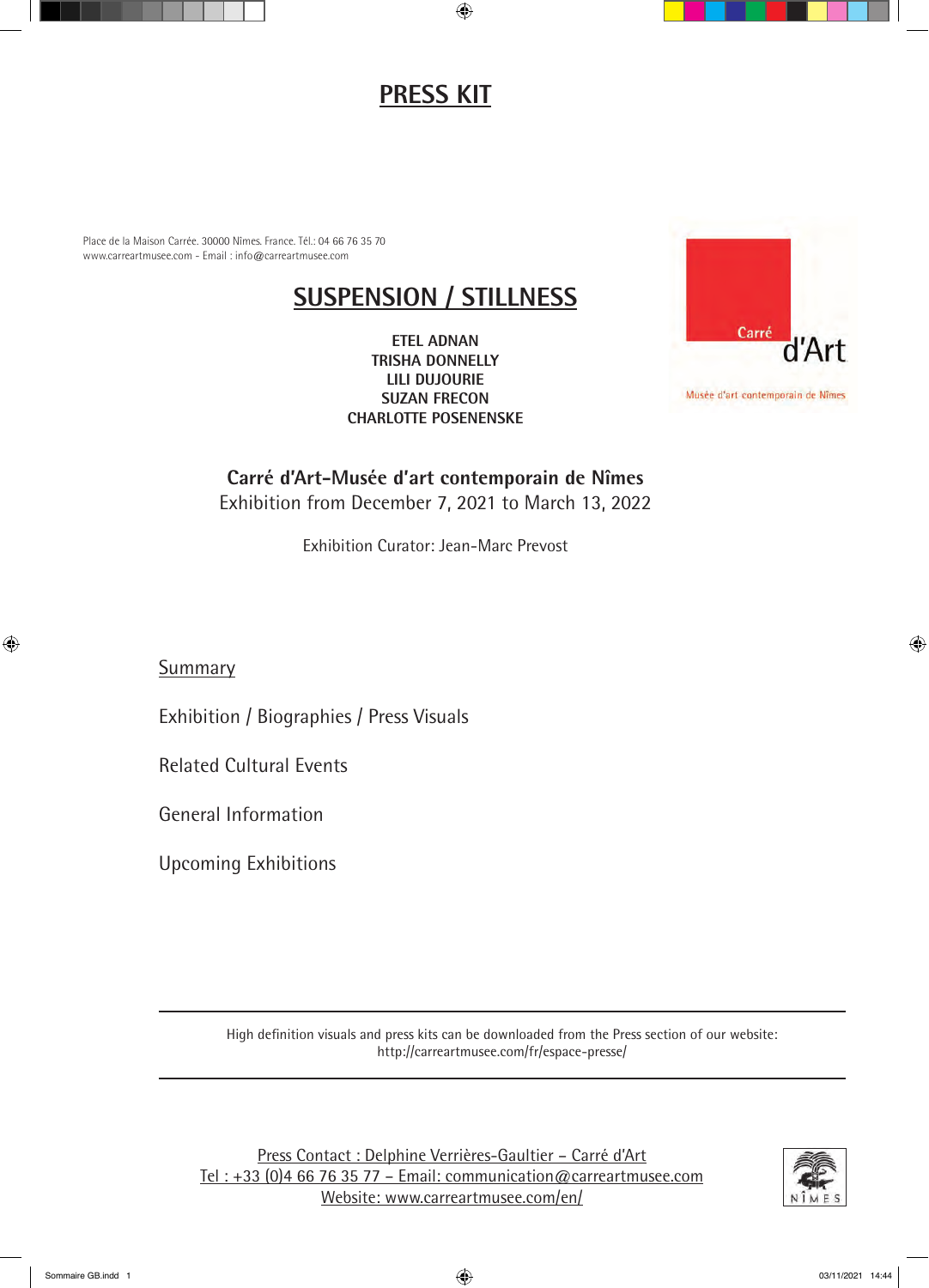## THE EXHIBITION

This exhibition presents five artists from different generations who invite us to suspend time for an instant, and take a moment for contemplation. It brings together important works that have recently become part of our permanent collection: an installation by Lili Dujourie (b. 1941, Belgium), sculptures by Charlotte Posenenske (b. 1930, Wiesbaden, Germany, d. 1985), as well as works by Etel Adan (b. 1925, Beirut, Lebanon) and Trisha Donnelly (b. 1974, San Francisco) are all featured, along with some of their additional works.

The exhibition also includes the large-scale works of Suzan Frecon (b.1941, Mexico, Pennsylvania), an artist whose works are rarely shown in France, set here in dialogue with the landscapes of Etel Adnan.



LILI DUJOURIE, Côté Couleurs, Côté Douleurs, 1969, 120 x 210 x 12 cm

Towards the end of the 1960s, both Lili Dujourie and Charlotte Posenenske responded to the orthodoxy of Minimalism in their own ways. Côté Couleurs, Côté Douleurs (1969) makes use of the phenomenological approach and literality of Minimalist forms, even as it confronts them with direct references to art history, the body and the senses. In addition to her sculptural practice, Dujourie also became interested in performance art early in her career.

Biography: 2020, Lili Dujourie, Kohta, Helsinki, Finland; 2015, Folds in Time, Plooien in de Tijd, S.M.A.K. Ghent and Mu.ZEE, Ostend, Belgium; 2014, *Lili Dujourie*, Leopold Hoesch Museum, Düren, Germany; 2011, *Lili Dujourie – La Naturaleza es Sabia*, Benedictine Abbey of Santo Domingo de Silos, Burgos, Spain; 2010, Lili Dujourie, La Conservera, Ceuti, Spain; 2008, Lili Dujourie – Le Creux de L'Enfer, Thiers.

CHARLOTTE POSENENSKE

Reliefs Serie C, 1967-2020, 125 x 40 x 40 cm

Charlotte Posenenske conceived and showed six sculptural series (A, B, C, D, E, and DW) between 1966 and 1968. She made use of the industrial production methods of Minimalist art but brought socioeconomic questions of the time to the fore by subverting the art market. The sale prices of her works are set according to the cost of their production.

She has shown her work with the likes of Sol LeWitt, Carl André, Donald Judd and Hanne Darboven, but retired from the art world in 1968 to pursue a Ph.D. in sociology and a career in social work.

Biography: 2019, Charlotte Posenenske – Works in Progress, Dia Beacon, Beacon, New York; MACBA, Barcelona; 2012, Dasselbe Anders, Düsseldorf, K21, Düsseldorf, Germany; 2011, Charlotte Posenenske: Vierkantrohre, Reliefs, Collection De Papier, Galerie Konrad Fischer, Düsseldorf, Germany; Le Même Autrement - Le Même, Mais Différent, Galerie Nelson-Freeman, Paris, France;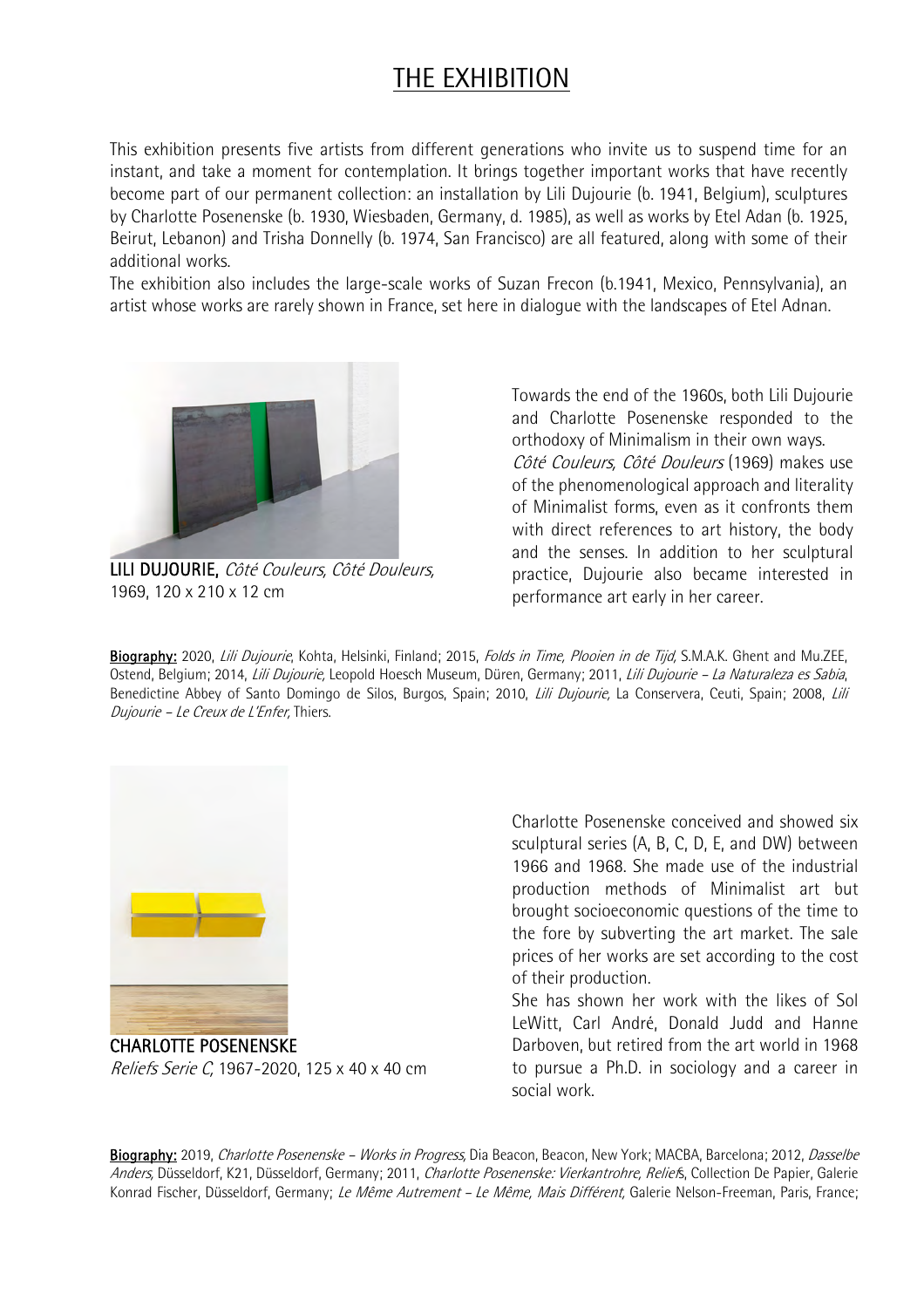Dasselbe anders / Immer dasselbe 2012 Charlotte Posenenske and Peter Roehr, Kunsthaus Wiesbaden, Germany; 2010, Charlotte Posenenske / Peter Roehr, Maison Konstruktiv, Zurich, Switzerland.



SUZAN FRECON Stone cathedrale, 2019, 275,6 x 222,6 cm © ADAGP, Paris 2021

For the last five decades, Suzan Frecon has been creating vast abstract paintings and works on paper which are both minimalistic and expressive. Elaborated over long stretches of time, the paintings are a testament to the act of painting. The mixing of colors attest to a sensitive, even tactile use of color, featuring constrasts between matte and shiny surfaces. Her compositions are marked by the presence of curved, often asymmetrical, forms. These colored surfaces are again taken up in other compositions and evolve from painting to painting, each a rhythmic response to the others.

Biography: 2020, Suzan Frecon: Oil Paintings, David Zwirner, New York; 2019, Julia Haft-Candell / Suzan Frecon, Parrasch Heijnen Gallery, Los Angeles; 2018, Suzan Frecon, David Zwirner, Hong Kong; 2014, Ruth Laskey & Suzan Frecon, Ratio 3, San Francisco; 2013, Suzan Frecon: Paper, David Zwirner, New York; Suzan Frecon: Paper, Lawrence Markey, San Antonio, Texas; 2008, Form, Color, Illumination: Suzan Frecon Painting, The Menil Collection, Houston, Texas, and Kunstmuseum Bern, Switzerland.



Sans titre, 2013, 35 x 45 cm

Etel Adnan's paintings are often small format works that are chromatic variations on the same motifs. Her abstract compositions explore subjects such as the horizon, the sun, seascapes or Mount Tamalpais in Marin County, near San Francisco. Her colorful palette, intensely luminous, transports us to an elegiac world. Marked by exile and the trauma of the war in Lebanon, the artist has nevertheless continued to create even as she traversed continents and languages, and today she is one of the most compelling voices of the Middle East.

Biography: 2020, The Uprising of Colors, Sfeir-Semler Gallery, Beirut, Lebanon; Départ, Institute of Modern Art, Nuremberg, Germany; 2019, *Etel Adnan et Les Modernes*, MUDAM, Luxembourg; *Each Day is a Whole World*, Aspen Art Museum, Colorado; New Work: Etel Adnan, SFMOMA, San Francisco; Etel Adnan, Zentrum Paul Klee, Bern, Switzerland; 2018, A Yellow Sun A Green Sun A Yellow Sun A Red Sun A Blue Sun, Massachusetts Museum of Contemporary Art, Massachusetts; Etel Adnan: Tout Ce Que Je Fais Est Mémoire, Château La Coste, Le Puy-Sainte-Réparade; 2016, Etel Adnan, Institut du Monde Arabe, Paris; 2015, Etel Adnan, Irish Museum of Modern Art, Dublin.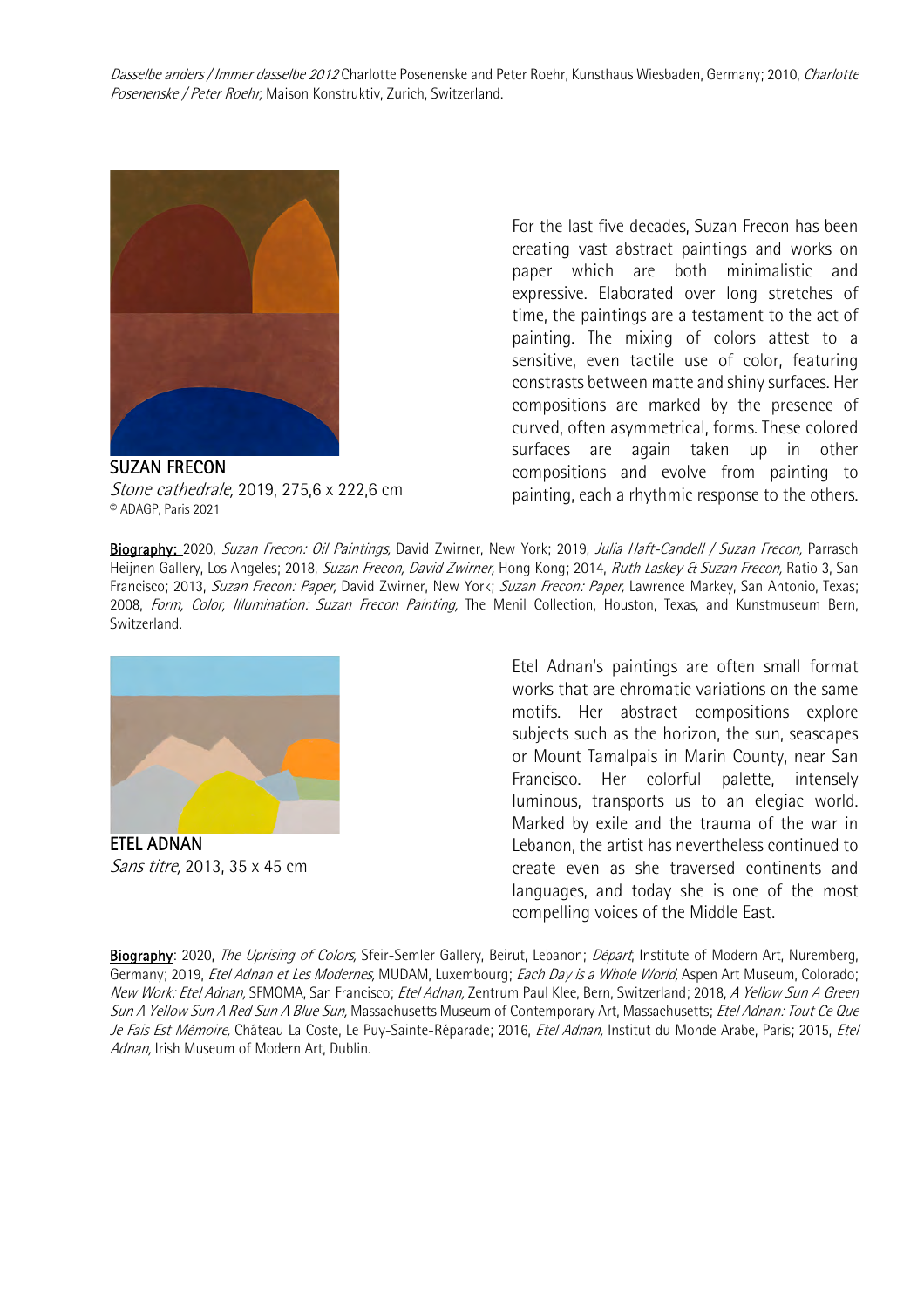

TRISHA DONNELLY Untitled, 2014, vidéo, dimensions variables

Artist Trisha Donnelly seeks to create what she refers to as "sculptural situations" using a variety of media, from performance and video projections to drawing and sound installations, After distilling information from visual and linguistic conventions, she invites the spectator to awaken their own intuitions and memories, and give free rein to the free association of ideas. This digital image projected in a large format, Untitled 2014, is an image that is both hermetic and sensitive, and resists appropriation. Resolutely opposed to the consumption of images, she invites viewers to pause for a moment, leave behind their points of reference and give in to magic.

Biography: 2021, Galerie Eva Presenhuber, Zurich, Switzerland; 2019, The Shed, New York; Matthew Marks Gallery, New York; 2018, Air de Paris, Paris; 2017, Wolfgang Hahn Prize, Museum Ludwig, Cologne; 2016, Fondation Serralves, Porto, Portugal; 2015, Number Ten: Trisha Donnelly, Julia Stoschek Collection, Düsseldorf; 2014, Serpentine Gallery, London; 2013, New Work: Trisha Donnelly, SF MOMA, San Francisco; 2011, received 2010 LUMA Award, Villa des Alyscamps, Arles; 2010, Portikus, Frankfurt Am Main; Center for Contemporary Art, CCC Kitakyushu.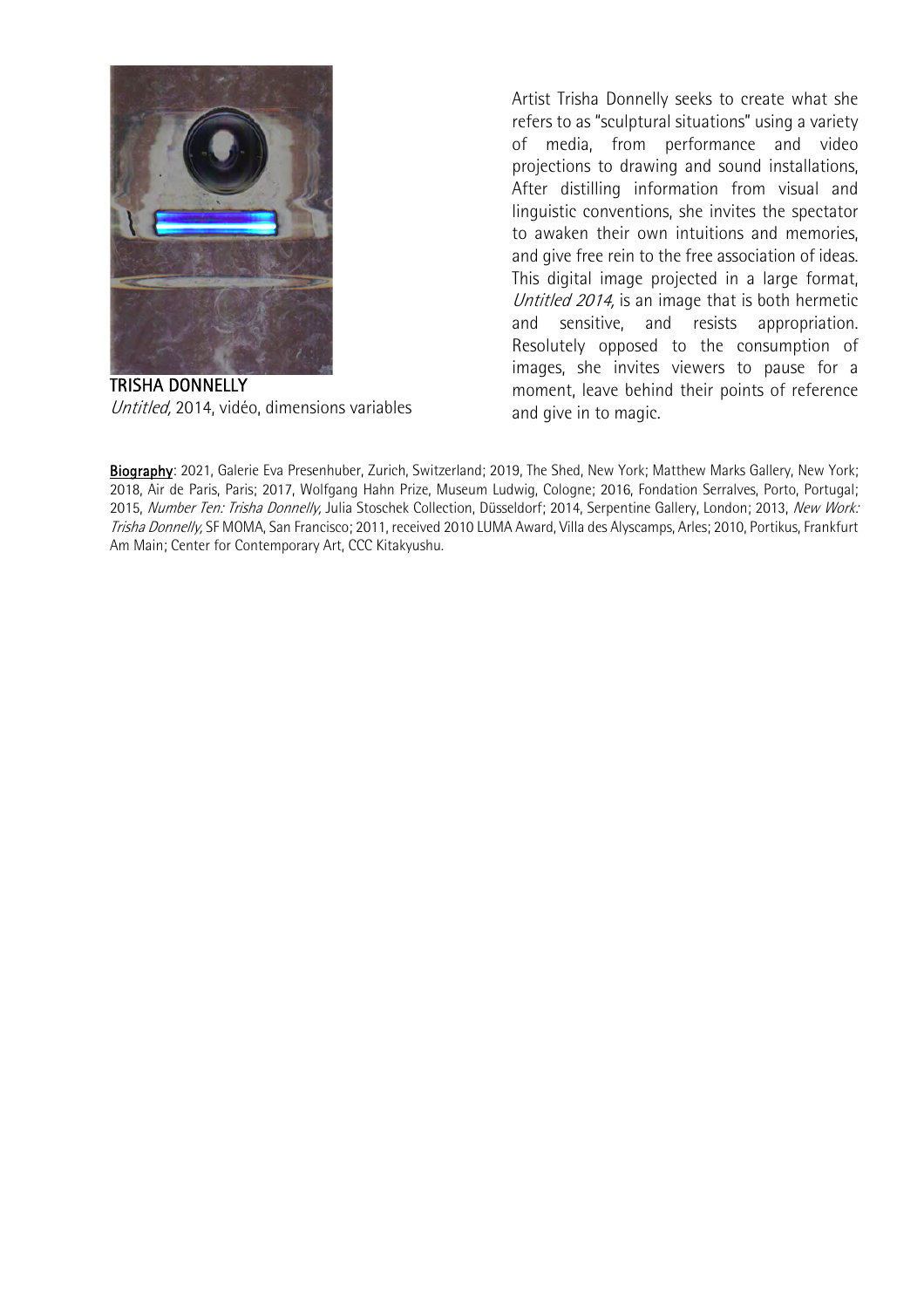# « PLACE(S) DES FEMMES » CYCLE CULTURAL PROGRAMME

I. FILM

Documentary on Louise Bourgeois Film : Louise Bourgeois : l'araignée, la maîtresse et la mandarine ("Louise Bourgeois: the Spider, the Mistress and the Mandarin") Tuesday, February 1 (times to be confirmed) – Le Sémaphore Cinema, Nimes

A documentary on the life and career of Louise Bourgeois, an example of a woman artist whose rich creative works remained unrecognized for many years.

The film will be preceded by a presentation and question and answer session with Fabien Garcin, Head of Cultural Services at the Carré d'Art Museum.

II. LECTURE

#### Lecture by Géraldine Gourbe Tuesday, March 8, 2022 – 6:30PM to 8PM. Free admission - Carré d'Art Lecture Hall – No reservation required – Admission limited to available seating

Déesses, amazones, sorcières, prêtresses… ("Goddesses, Amazons, Witches, Priestesses") Géraldine Gourbe examines and challenges the representation of women in contemporary art, including the holdings of the Carré d'Art permanent collection.

Géraldine Gourbe is a philosopher, art critic and curator. She specializes in the Southern California art scene, the history of radical teaching methods and inclusive feminism.

III. THEMED TOURS

### Invisible Women Tour

The Museum's team offers guided tours of the *Suspension / Stillness* exhibition, offering a feminist perspective that enables one to follow the artists' career paths.

Guided tours at 3PM Saturday March 5 – Sunday March 6 Saturday March 12 – Sunday March 13

Tour fees are 3 euros in addition to the admission fee.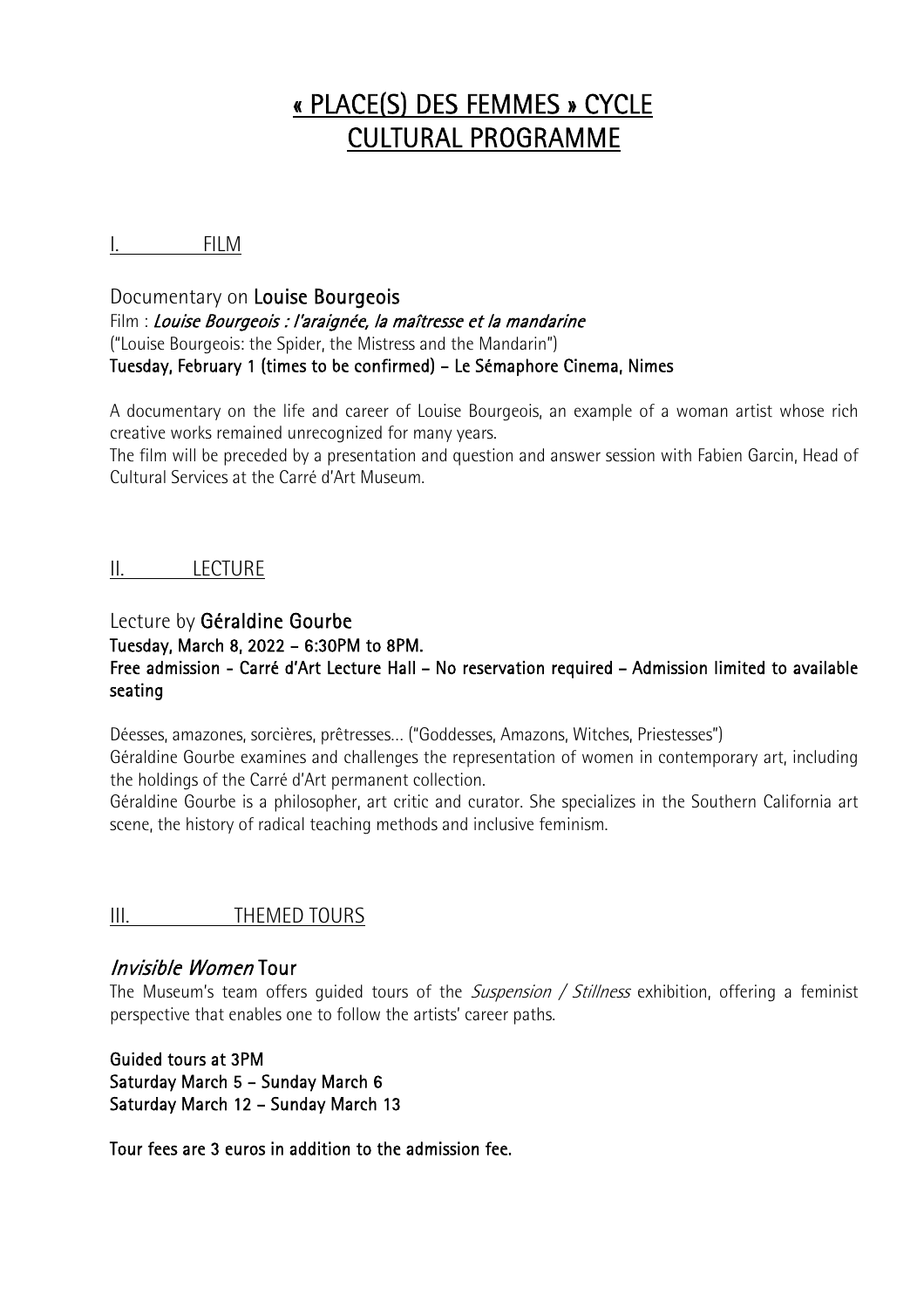# PRACTICAL INFORMATION (subject to modification for health reasons)<br>Open from Tuesday to Sunday from 10 AM to 6 PM

!!! Masks must be worn at all times in the museum !!!

Carré d'Art–Musée d'Art Contemporain. Place de la Maison Carrée. 30000 Nîmes Tel: +33 (0)4 66 76 35 70 - Email: info@carreartmusee.com. Website: www.carreartmusee.com/en/

## Entrance Fees

Admission to temporary exhibitions + permanent collection + Project Room: Regular Admission: 8 €; Reduced Rate\*: 6 € Admission to permanent collection + Project Room: Regular Admission: 5 €; Reduced Rate\*: 3 €

1st Sunday of the Month Admission to temporary exhibition - Regular Admission: 8  $\epsilon$ ; Reduced Rate\*: 6  $\epsilon$  / Permanent collection + Project Room: free

\* Reduced Rates: applies to groups of over twenty people, job seekers and students (presentation of proof of status required), members of the Amis des Musées de la Région Occitanie association.

Free Admission (presentation of proof of status required): see http://carreartmusee.com/fr/infos-pratiques/

Guided Tours: Leaving from Museum reception area, Level + 2

(unique rate, added to admissions fee):  $3 \in$ 

Individuals **Individuals** - Every Saturday and Sunday at 3PM

- During school vacations, every day at 3PM

- The first Sunday of each month, guided visits at 3PM and 4:30PM (included in the admissions fee)

Groups not associated with a school: By appointment only. Please contact Sophie Gauthier (04 66 76 35 74).

#### Experimental Art Workshop: Open to children 6 to 12 years of age, by appointment. Contact: Sophie Gauthier (04.66.76.35.74)

Individuals (fee:  $5 \in \mathcal{E}$ ) from 2PM to 4PM some Wednesdays and holidays.

Groups: From Tuesday through Friday by appointment. For rates see our website: http://carreartmusee.com/fr/infos-pratiques/

### Adult Workshops

From 10 AM to 1PM: December 18, January 22, February 5, and March 12 - Fee: €5. Registration necessary. Rendez-vous at the Carré d'Art Museum Atelier. No previous experience required.

# Centre de Documentation en Art Contemporain, level -1<br>Tuesday through Friday, from 2PM to 6PM; mornings by appointment only.

04 66 76 35 88 - documentation@carreartmusee.com Online catalogue: http://carreartmusee.centredoc.fr/opac/